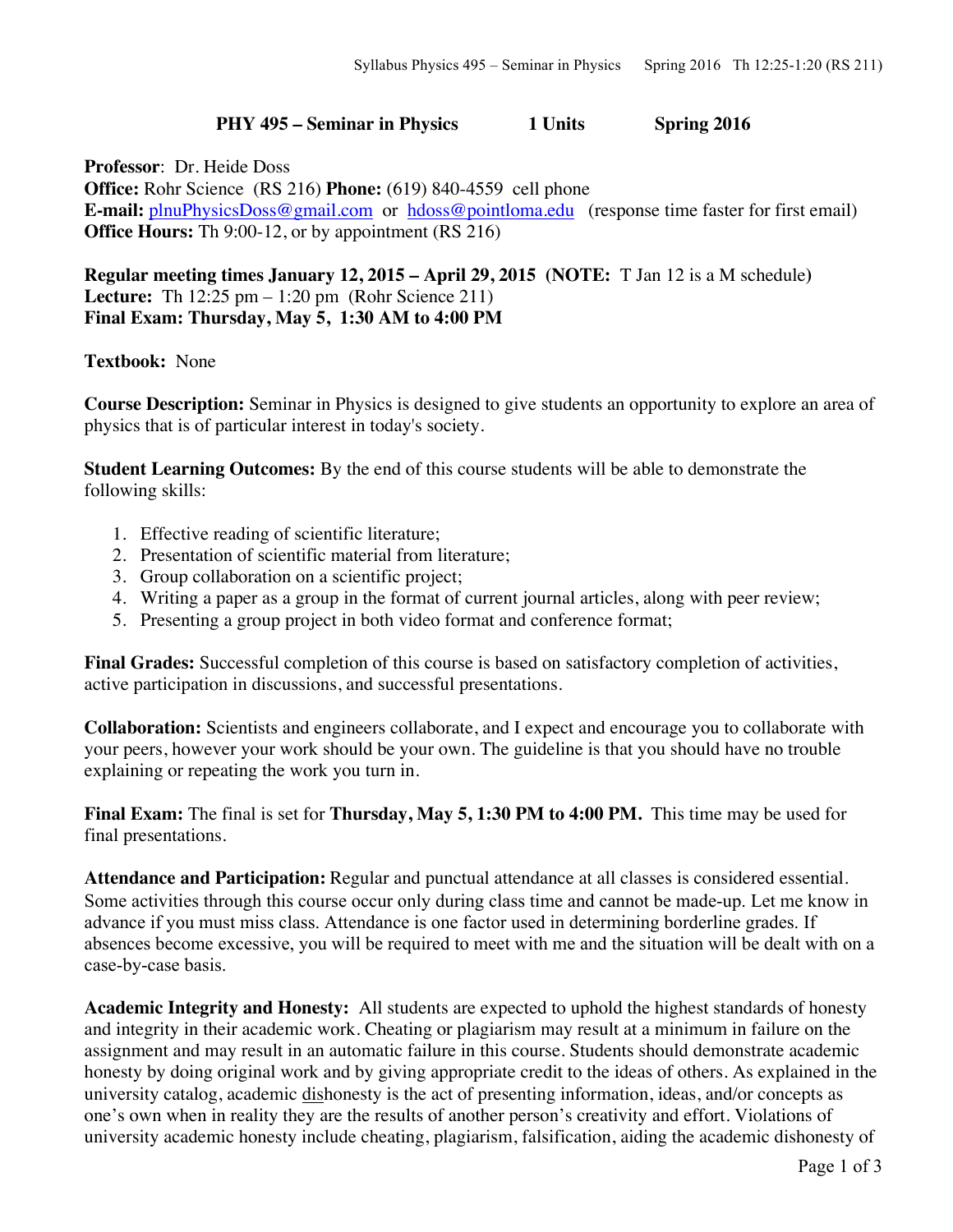others, or malicious misuse of university resources. A faculty member who believes a situation involving academic dishonesty has been detected may assign a failing grade for a) that particular assignment or examination, and/or b) the course following the procedure in the university catalog. Students may appeal also using the procedure in the university catalog. See the university catalog, Academic Policies for further information.

**Academic Accommodations**: While all students are expected to meet the minimum academic standards for completion of this course as established by the instructor, students with disabilities may require academic accommodations. At Point Loma Nazarene University, students requesting academic accommodations must file documentation with the Disability Resource Center (DRC), located in the Bond Academic Center. Once the student files documentation, the Disability Resource Center will contact the student's instructors and provide written recommendations for reasonable and appropriate accommodations to meet the individual needs of the student. See Academic Policies in the undergraduate academic catalog. This policy assists the university in its commitment to full compliance with Section 504 of the Rehabilitation Act of 1973, the Americans with Disabilities (ADA) Act of 1990, and ADA Amendments Act of 2008, all of which prohibit discrimination against students with disabilities and guarantees all qualified students equal access to and benefits of PLNU programs and activities.

**FERPA Policy:** In compliance with federal law, neither PLNU student ID nor social security number should be used in publicly posted grades or returned sets of assignments without student written permission. This class will meet the federal requirements by distributing grades and papers individually. Also, in compliance with FERPA, you will be the only person given information about your progress in this class unless you have designated others to receive it in the "Information Release" section of the student portal. See Policy Statements in the undergrad academic catalog.